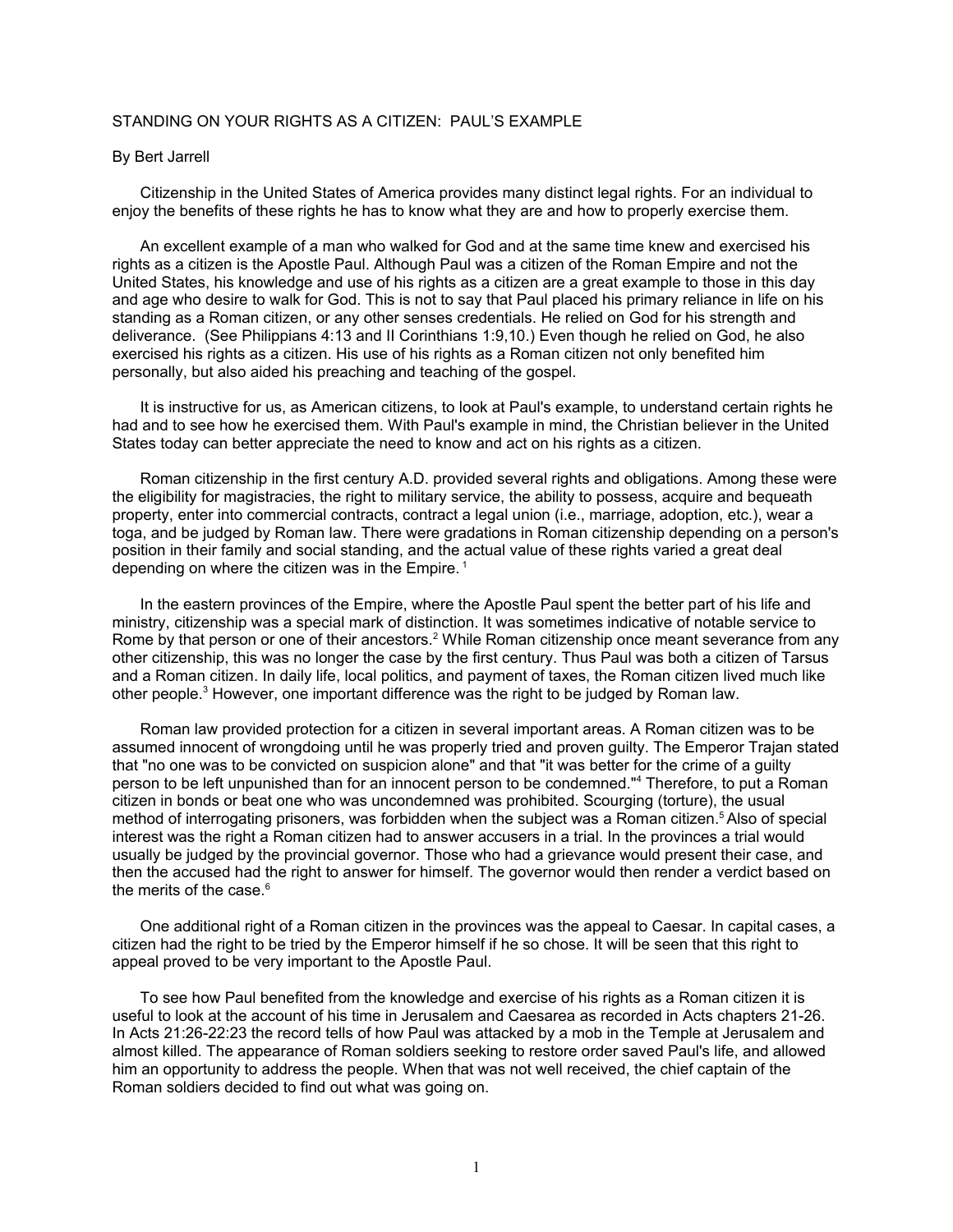Acts 22:24-29:

The chief captain commanded him to be brought into the castle, and bade that he should be examined by scourging; that he might know wherefore they cried so against him.

And as they bound him with thongs, Paul said unto the centurion that stood by, Is it lawful for you to scourge a man that is a Roman, and uncondemned?

When the centurion heard that, he went and told the chief captain, saying, Take heed what thou doest: for this man is a Roman.

Then the chief captain came, and said unto him, Tell me, art thou a Roman? He said, Yea. And the chief captain answered, With a great sum obtained I this freedom [*politeia* – refers to his Roman citizenship]. And Paul said, But I was free born.

Then straightway they departed from him which should have examined him: and the chief captain also was afraid, after he knew that he was a Roman, and because he had bound him.

Here Paul acted on his knowledge of his rights as a Roman citizen. He avoided both torture and bonds by standing up for his rights as a Roman citizen.

Paul also gained the support and protection of the chief captain and his troops by standing on his rights as a citizen. This proved to be an important asset. When his examination before the Sanhedrin, the ruling council of Judean religious leaders in Jerusalem, became disorderly, Roman soldiers stepped in to pull Paul out of the ruckus. Shortly thereafter Paul was escorted out of the city at night under a heavy guard to protect him from a conspiracy to murder him. Thus was Paul taken to Caesarea to stand trial.

The trial of Paul before the Roman governor, Felix, is an excellent example of Roman judicial procedure. The accusers were permitted to present their charges and then the accused was allowed to answer in his own defense. The High Priest, Ananias, and the elders hired an "orator," according to Acts 24:1. The Greek word for "orator" is *rhetor*, which means legal advocate or attorney.[7](#page-4-6) This legal advocate, Tertullus, accused Paul of various crimes: being a "pestilent fellow" (literally a "plague" in the Greek text), stirring up sedition among the Judeans around the world, being a ringleader of the sect of the Nazarenes, and profaning the Temple (Acts 24:5,6). Felix was free to take cognizance of these charges as he saw fit. An interesting point is that the charge of being a "plague" and stirring up sedition among the Judeans throughout the world was very similar to a charge leveled by the Emperor Claudius against the Judeans of "stirring up a universal plague throughout the world." By using this accusation the accusers were trying to bring a charge Felix would readily understand and put themselves on the side of the government.<sup>[8](#page-4-7)</sup>

Paul then exercised his right to answer his accusers, pointing out that the charges against him were false and unprovable, and that what they called heresy was how he worshipped God (Acts 24:11-14). He made a valuable point in mentioning that those Judeans of Asia who had accused him of profaning the Temple ought to have been at the trial to accuse him (Acts 24:18,19). Without their presence, the charge could not be legally substantiated.<sup>[9](#page-4-8)</sup> But when the time came to render judgment, Felix deferred, ostensibly waiting for a report from Lysias.

Paul's knowledge of Roman law and legal procedure proved very valuable at his trial. He knew how to present himself and make his defense in a Roman court. He made use of the principle that he was innocent until proven guilty and brought out the fact that his accusers had no witnesses to back up their allegations.

Had Paul argued his case poorly, failing to stand on his rights as a citizen, there is every possibility that Felix, a corrupt man, might have rendered an unfavorable judgment. As it turned out, Felix seems to have been caught between the political pressure of the Judeans to condemn Paul, Paul's innocence, and Felix's hope for a bribe from Paul (Acts 24:26). This state of affairs continued for two years until Felix departed from office and left Paul a prisoner to please the Judeans. History shows that Felix's administration was repressive and exploitive. It is interesting to note that he was not charged under an extortion law by the Judean leaders as his predecessors, Pilate and Cumanus, had been.<sup>[10](#page-4-9)</sup> Perhaps the Judean leaders of Jerusalem were repaying a favor.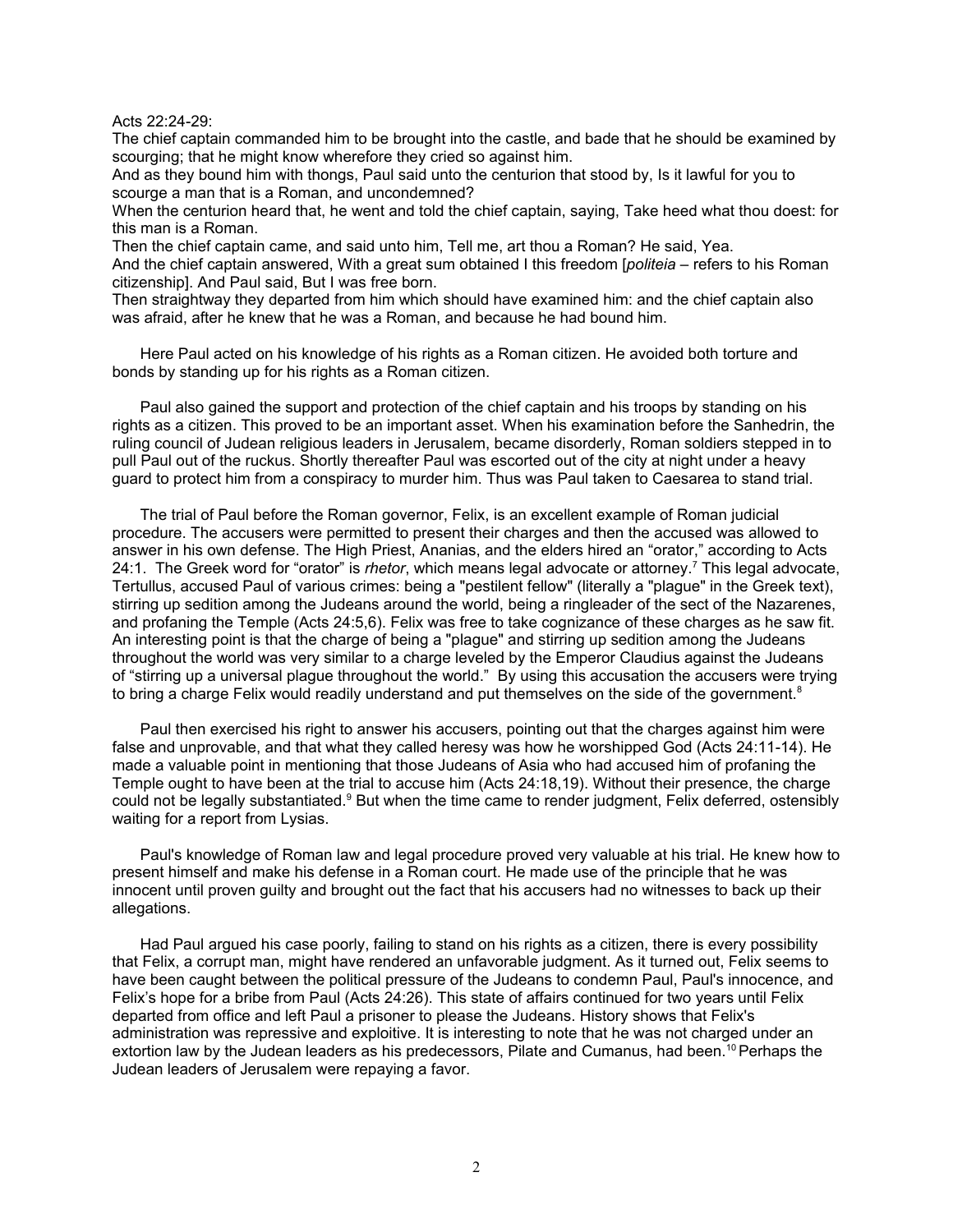With the accession of a new governor, Festus, Paul again came to trial as a result of pressures from the high priest and elders. They hoped for a condemnation of Paul by Festus, or to have the trial held in Jerusalem so they could murder Paul (Acts 25:2,3). Festus, however, decided to adhere to Roman law and give Paul a trial in which he could answer his accusers. This was an entirely new trial, unaffected by the previous one. Once again Paul was accused by the religious leadership of crimes which they could not prove and he argued his own defense (Acts 25:7,8).

Paul was not willing to go to Jerusalem. His case had been presented to Festus, he was innocent, and he deserved to be judged then and there. As he said, "I stand at Caesar's judgment seat, where I ought to be judged." (Acts 25:10) Seeing that the trial was about to be moved to Jerusalem where there was a plot to kill him, Paul exercised for the first time his right of appeal. His statement "I appeal unto Caesar" (Acts 25:11) meant his case would be decided by the Emperor. Festus checked with his advisors to see if the appeal was proper and in order, and answered "Hast thou appealed unto Caesar? unto Caesar shalt thou go." (Acts 25:12) With this the trial ended, having been suspended by the appeal to Rome.

The record in the Book of Acts from 21:27 to 26:32 documents a harrowing series of events where Paul was several times in danger of losing his life or suffering torture. It was his knowledge of his legal rights as a Roman citizen, his exercise of them, his believing God, and the grace of God that prevented him from being put to death by the plots and accusations of the religious leaders of Jerusalem. A citizen of the United States of America in the twenty-first century has far more legal rights and protections available to him than a Roman citizen of the first century. The first ten amendments to the United States Constitution, also known as the Bill of Rights, contain many of the most important ones.

The First Amendment provides:

Congress shall make no law respecting an establishment of religion, or prohibiting the free exercise thereof; or abridging the freedom of speech, or of the press; or the right of the people peaceably to assemble, and to petition the Government for a redress of grievances.

Paul had no explicit right to freedom of speech or religion. He lived in a period when the Roman government was generally tolerant of different religions and did not see them as a threat to the government. As history shows, this attitude changed by the second century and thousands of Christians were killed for their beliefs. The right to freely speak God's Word depended on the inclinations of the government.

An American citizen has the right to freely worship God, to speak his Word, to write and publish Christian teachings and to hold fellowship meetings in the home. These rights are written into the actual legal fabric of the American government. Neither the government nor any other person can legally prevent a citizen from exercising his First Amendment rights. An American citizen who is accused of breaking the law also has a far better legal position than that of the Apostle Paul. The Sixth Amendment guarantees that:

In all criminal prosecutions, the accused shall enjoy the right to a speedy and public trial, by an impartial jury of the State and district wherein the crime shall have been committed, which district shall have been previously ascertained by law, and to be informed of the nature and cause of the accusation; to be confronted with the witnesses against him; to have compulsory process for obtaining witnesses in his favor, and to have the Assistance of Counsel for his defense.

While Paul did have several valuable rights, such as the right to a trial, to be confronted with his accusers, to know the accusation, to make his defense, and possibly to appeal to Caesar, he was still not as well protected as an American citizen. For example, Paul did not enjoy the benefit of a trial by jury. He was forced to make his case before Roman officials who had the absolute power of life and death and could dispense justice as they saw fit. The American citizen has the right to a speedy trial by a jury of his peers. He must be informed of the nature and cause of his accusation, be confronted with the witnesses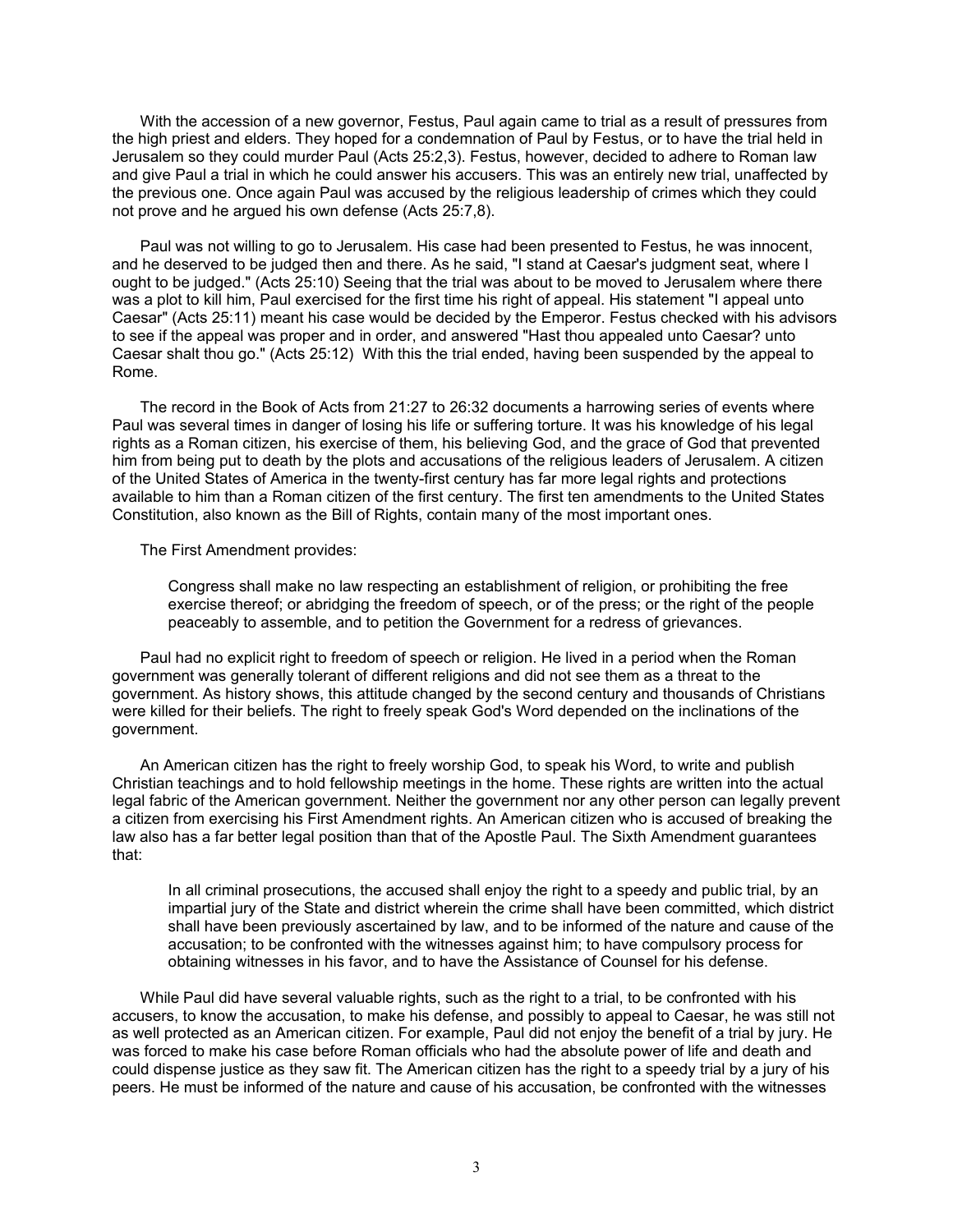against him, and be allowed the assistance of obtaining witnesses for his own defense. He even has the right to legal counsel, which the state will provide if he cannot afford his own.

The Fifth Amendment of the U.S. Constitution provides additional protections. A person cannot be tried for the same offense twice, be compelled to be a witness against himself, nor be deprived of life, liberty, or property without due process of law. An American citizen could not be required to stand trial twice for the same charge as Paul was forced to do before Felix and Festus.

The American citizen of today has a firm set of explicit rights written into the supreme law of the land, the Constitution. In contrast, the Apostle Paul had certain rights that were his by statute law or tradition, but the authority of the Emperor reigned supreme. The citizen of the United States has a much more solid foundation for his rights and more secure protection of them.

The life and ministry of the Apostle Paul illustrate how a man who walked for God also knew and exercised his rights as a citizen. It behooves the Christian citizen of the United States to know the rights he or she has in the Constitution and to make use of them. If opposition to the movement of God's Word arises, a Christian citizen who knows his rights can stand not only on his rights as a son of God, but also on the freedoms and protections afforded by the Constitution. By doing this, the Christian citizen will not only aid the movement of God's Word, but will also encourage other citizens to stand on their constitutional rights.

© 2007, Foundation for Constitutional Education, Inc.